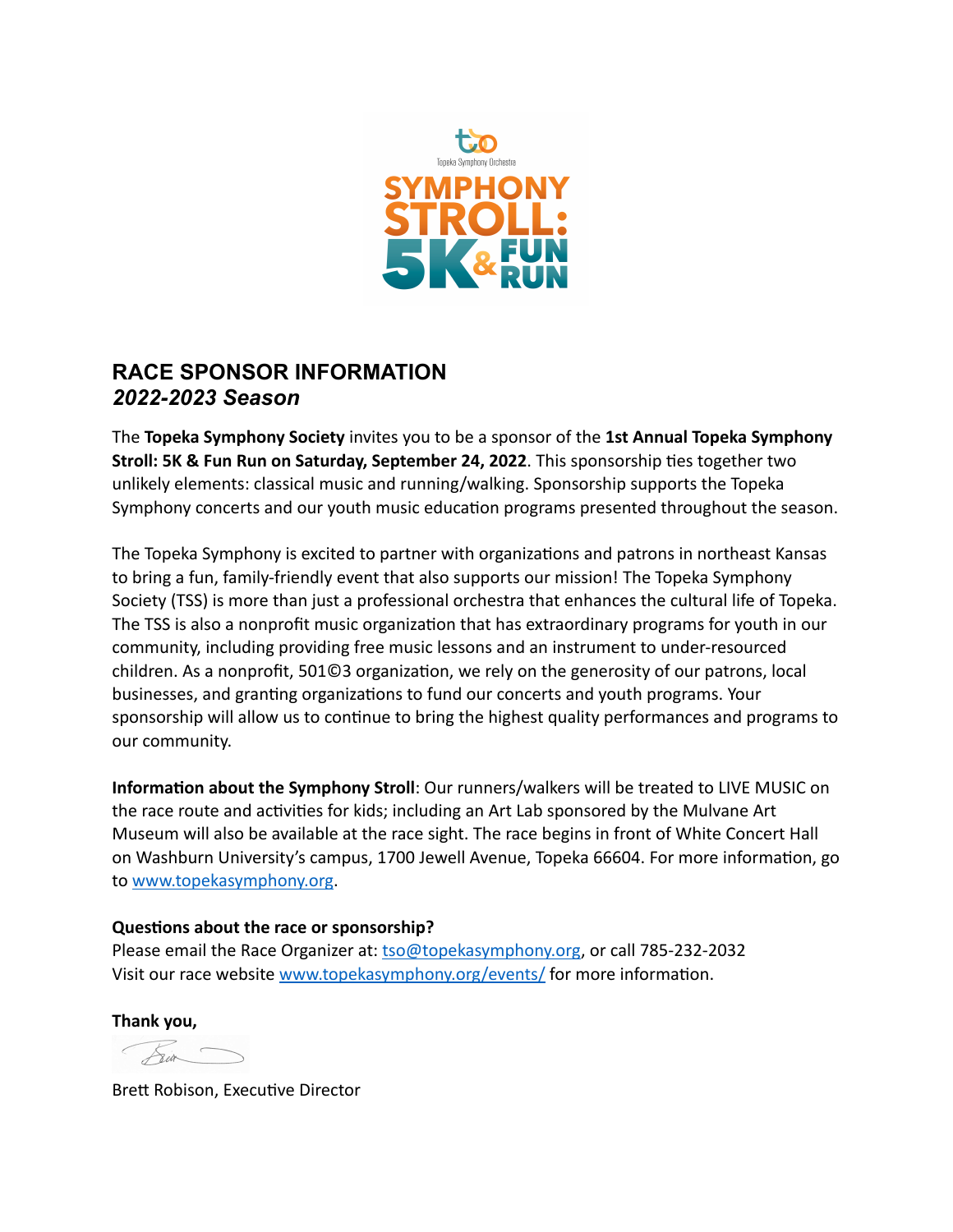

## **SPONSOR LEVELS**

## **MAESTRO LEVEL/TITLE SPONSOR - \$5000**

- Logo on all advertisements for the race as **TITLE SPONSOR**
- Logo with hyperlink on topekasymphony.org and Red Dirt Race online registration site
- **Ten** complimentary entries to either 5K or Fun Run (\$300 value)
- Logo on race t-shirts
- Logo on all printed advertisements for the race
- Recognition on Social Media platforms
- Recognition during all media interviews and write-ups
- Display table at event (provided by sponsor)
- Sponsor recognition during race day announcements
- Recognition throughout 2022-23 TSO Season
	- o *Season Donor listing in concert programs and on TSO website*
	- o *4 sets of season tickets for 2022-23 Season, SWIPE RIGHT (\$1000 value)*
	- o *Recognition in pre-concert slide shows*
	- o *Logo with hyperlink on* www.topekasymphony.org

## **ORCHESTRA LEVEL/SUPPORTING SPONSOR - \$1000**

- Logo on all advertisements for the race as **SUPPORTING SPONSOR**
- Logo with hyperlink on topekasymphony.org
- **Four** complimentary entries to either 5K or Fun Run
- Logo on race t-shirts
- Logo on all printed advertisements for the race
- Display table at event (provided by sponsor)
- Sponsor recognition during race day announcements
- Recognition throughout 2022-23 TSO Season
	- o *Season Donor listing in concert programs and on TSO website*
	- o *Season tickets for 2022-23 Season, SWIPE RIGHT (\$250 value)*
	- o *Recognition in pre-concert slide shows*
	- o *Logo with hyperlink on* www.topekasymphony.org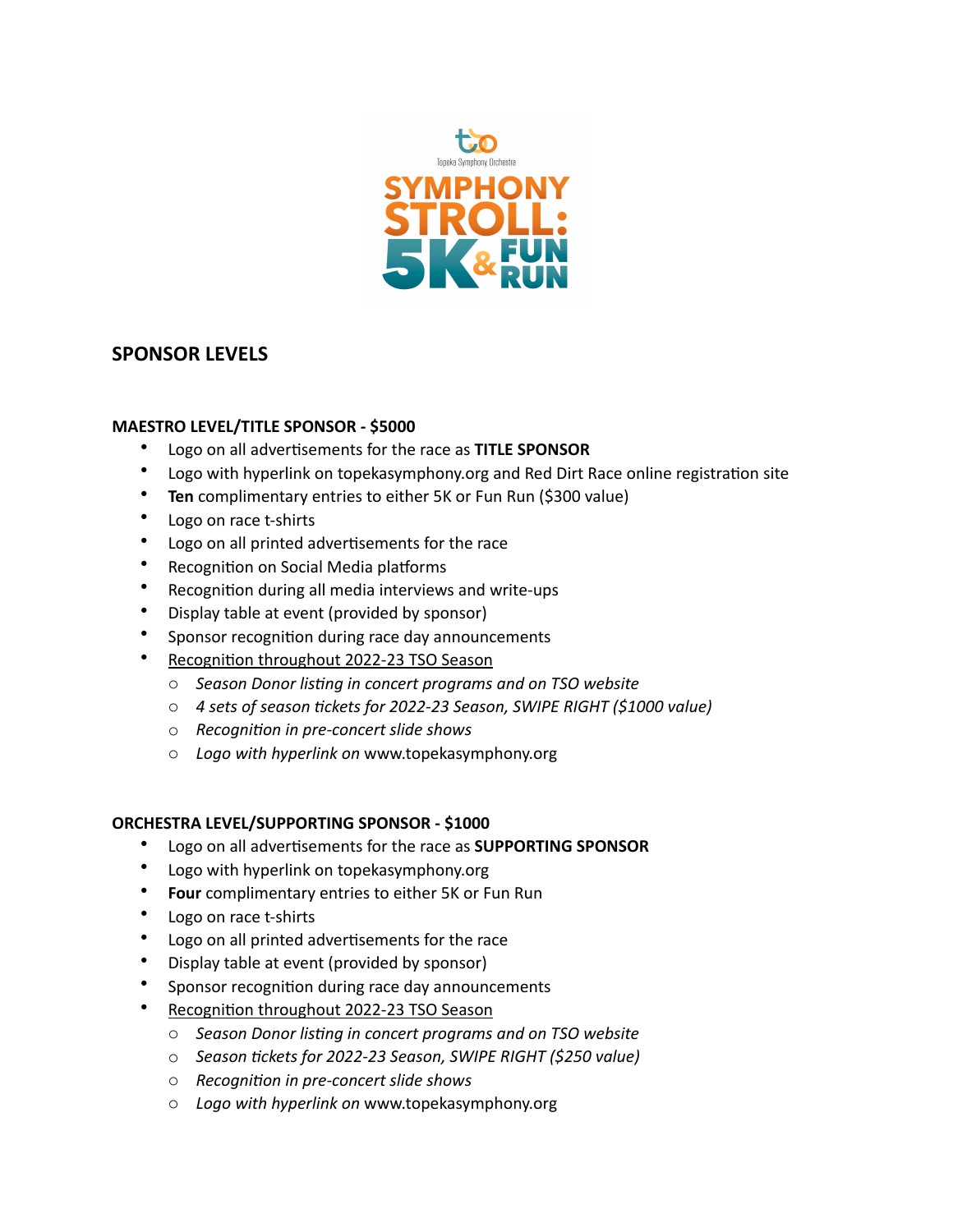## **ENSEMBLE LEVEL SPONSOR - \$500**

- Logo on all advertisements for the race as **ENSEMBLE SPONSOR**
- Logo with hyperlink on www.topekasymphony.org
- **Two** complimentary entries to either 5K or 1 mile
- Logo on all printed advertisements for the race
- Display table at event (provided by sponsor)
- Sponsor recognition during race day announcements
- Recognition throughout 2022-23 TSO Season
	- o *Season Donor listing in concert programs and on TSO website*
	- o *4 concert tickets to use during the 2022-23 Season, SWIPE RIGHT (\$160 value)*
	- o *Recognition in pre-concert slide shows*
	- o *Logo with hyperlink on* www.topekasymphony.org

#### **WATER STATION - \$300 (TWO available ONE available)**

- Logo on all advertisements for the race as **WATER STATION SPONSOR**
- Logo with hyperlink on topekasymphony.org/events
- **Two** complimentary entries to either 5K or 1 mile
- Logo on all printed advertisements for the race
- Display table at event (provided by sponsor)
- Sponsor recognition during race day announcements
- Recognition throughout 2022-23 TSO Season
	- o *Season Donor listing in concert programs and on TSO website*
	- o *2 concert tickets to use during the 2022-23 Season, SWIPE RIGHT (\$80 value)*
	- o *Recognition in pre-concert slide shows*
	- o *Logo with hyperlink on* www.topekasymphony.org

#### **MEDIA SPONSOR - \$3000 in media ads (tv, social media, print, or radio) in exchange as Media Sponsor (\$1000 of media exposure)**

- Logo on all advertisements for the race as **MEDIA SPONSOR**
- Logo with hyperlink on www.topekasymphony.org/events
- **Two complimentary entries to either 5K or Fun Run**
- Logo on race t-shirts
- Logo on all printed advertisements for the race
- Display table at event (provided by sponsor)
- Sponsor recognition during race day announcements
	- Recognition throughout 2022-23 TSO Season
		- o *Season Donor listing in concert programs and on TSO website*
		- o *4 concert tickets to use during the 2022-23 Season, SWIPE RIGHT (\$160 value)*
		- o *Recognition in pre-concert slide shows*
		- o *Logo with hyperlink on* www.topekasymphony.org